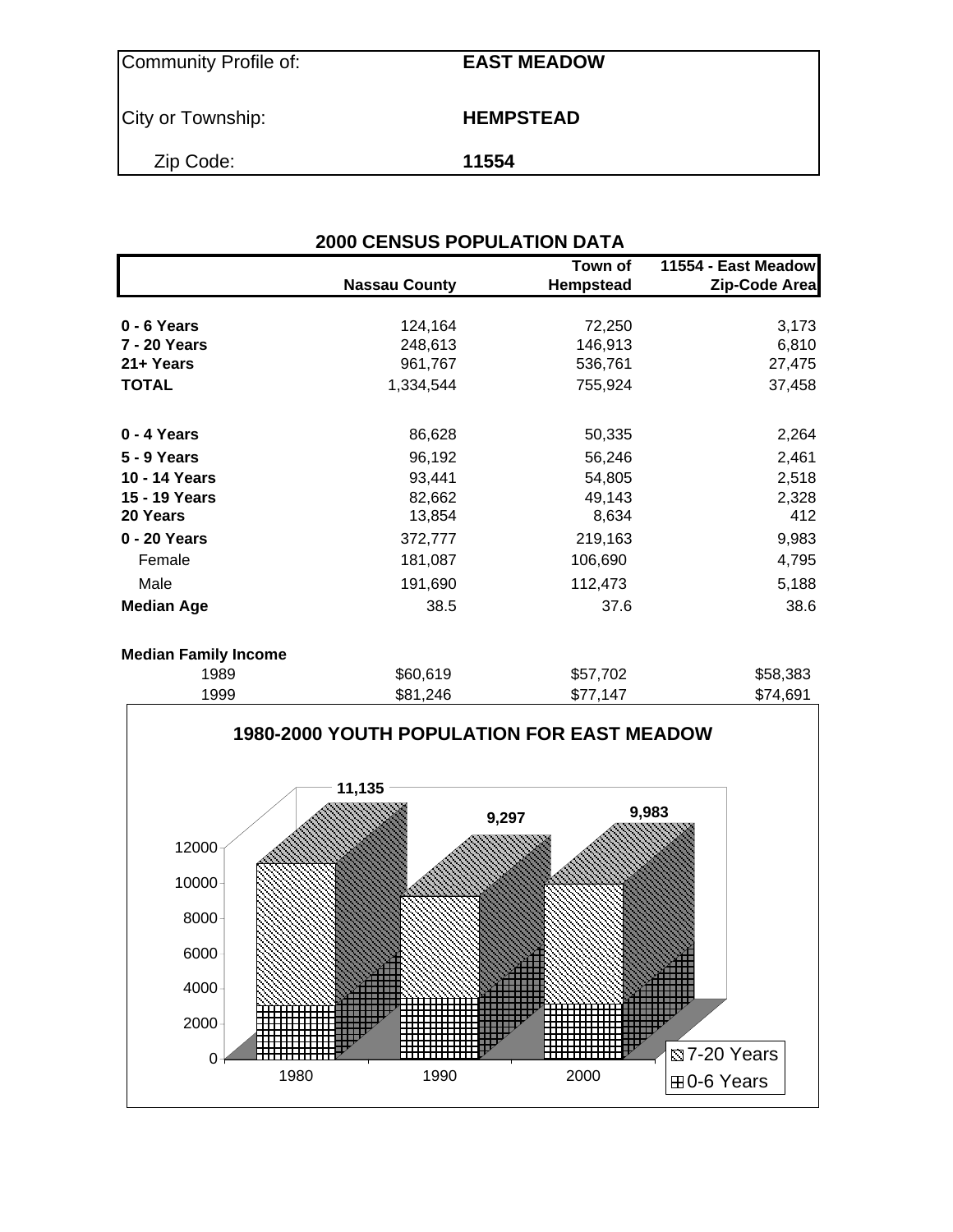# **2000 POPULATION PROJECTION DATA**

|                           | <b>Nassau County</b> | <b>Town of</b><br><b>Hempstead</b> | 11554 - East Meadow<br><b>Zip-Code Area</b>                                    |
|---------------------------|----------------------|------------------------------------|--------------------------------------------------------------------------------|
|                           |                      |                                    |                                                                                |
| 0 - 6 Years               | 118,978              | 73,806                             | 2,839                                                                          |
| 7 - 20 Years              | 231,792              | 139,895                            | 6,596                                                                          |
| 21+ Years                 | 978,505              | 557,917                            | 24,230                                                                         |
| <b>TOTAL</b>              | 1,329,275            | 771,618                            | 33,665                                                                         |
| $0 - 4$ Years             | 83,639               | 52,174                             | 1,979                                                                          |
| $5 - 9$ Years             | 90,106               | 55,438                             | 2,245                                                                          |
| 10 - 14 Years             | 82,042               | 49,470                             | 2,264                                                                          |
| 15 - 19 Years             | 79,040               | 47,058                             | 2,461                                                                          |
| 20 Years                  | 15,943               | 9,563                              | 486                                                                            |
| 0 - 20 Years              | 350,770              | 213,701                            | 9,435                                                                          |
| 2,500                     |                      |                                    |                                                                                |
| ×.                        |                      |                                    | <b>William Service Service</b>                                                 |
| 2,000                     |                      | ×                                  |                                                                                |
| 1,500                     |                      |                                    | ע 2≇≣ 0-4<br>$\blacksquare$ D $\blacksquare$ 5-9<br><del>·········</del> 10-14 |
| 1,000                     |                      |                                    | 15-19                                                                          |
| 500                       |                      |                                    |                                                                                |
| $\pmb{0}$<br>2001<br>2002 | 2003<br>2004         | 2005<br>2006<br>2007               | 2008<br>2009<br>2010                                                           |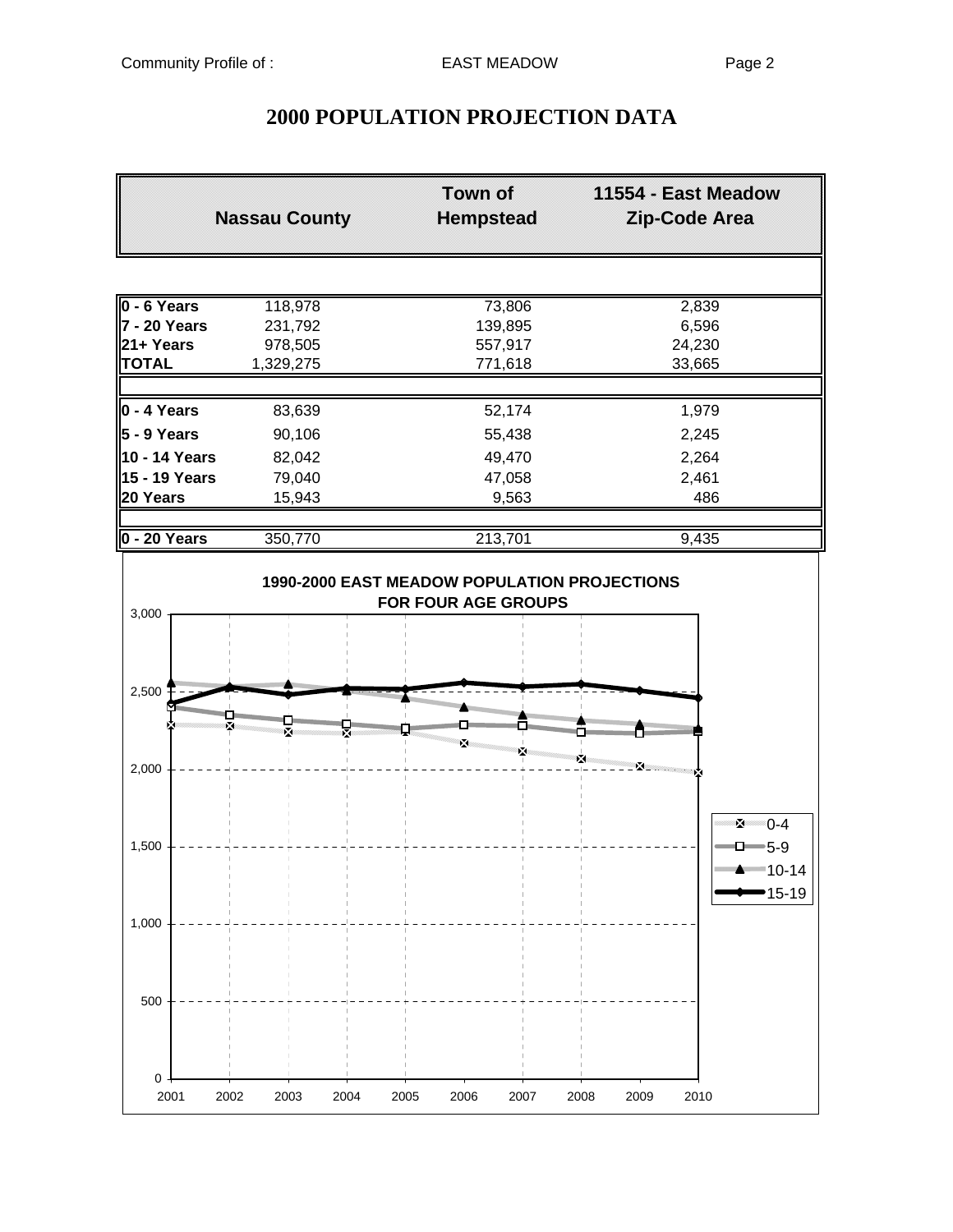|                                                                                                               | <b>TEMPORARY ASSISTANCE TO</b><br><b>NEEDY FAMILIES (Formerly AFDC)</b><br>(NUMBER OF INDIVIDUALS)     |                                                                                           |               |
|---------------------------------------------------------------------------------------------------------------|--------------------------------------------------------------------------------------------------------|-------------------------------------------------------------------------------------------|---------------|
|                                                                                                               |                                                                                                        |                                                                                           |               |
|                                                                                                               |                                                                                                        | Town of                                                                                   | 16-20 y       |
| Year                                                                                                          | Nassau County                                                                                          | Hempstead                                                                                 | Zip-Code Area |
| 1985                                                                                                          | 15,963                                                                                                 | 11,783                                                                                    | 146           |
| 1986                                                                                                          | 15,337                                                                                                 | 11,390                                                                                    | 133           |
| 1987                                                                                                          | 13,321                                                                                                 | 9,981                                                                                     | 84            |
| 1988                                                                                                          | 12,410                                                                                                 | 9,168                                                                                     | 88            |
| 1989                                                                                                          | 11,950                                                                                                 | 8,943                                                                                     | 92            |
| 1990                                                                                                          | 12,607                                                                                                 | 9,404                                                                                     | 72            |
| 1991                                                                                                          | 15,317                                                                                                 | 11,504                                                                                    | 114           |
| 1992                                                                                                          | 16,528                                                                                                 | 12,410                                                                                    | 132           |
| 1993                                                                                                          | 20,129                                                                                                 | 15,031                                                                                    | 150           |
| 1994                                                                                                          | 20,622                                                                                                 | 15,217                                                                                    | 167           |
| 1995                                                                                                          | 20,229                                                                                                 | 14,981                                                                                    | 180           |
| 1996                                                                                                          | 17,800                                                                                                 | 13,309                                                                                    | 149           |
| 1997                                                                                                          | 14,940                                                                                                 | 11,219                                                                                    | 136           |
| 1998                                                                                                          | 12,706                                                                                                 | 9,651                                                                                     | 97            |
| 1999                                                                                                          | 10,825                                                                                                 | 8,265                                                                                     | 78            |
| 25.00<br>20.00<br>0<br>$\sum_{1}^{8}$ 15.00 -<br>Rate Per<br>Rate 10.00-<br>alim<br>5.00<br>0.00<br>1987 1988 | <b>HEMPSTEAD AFDC RATES PER 1000 RESIDENTS</b><br>联网班<br>Æ<br>ww.<br>1989<br>1990 1991<br>1992<br>1993 | <b>AND AND</b><br><b>Alliantino</b><br>۷ij<br>üza<br>1994<br>1995<br>1996<br>1997<br>1998 | 1999          |
|                                                                                                               | <b>El Nassau County</b>                                                                                | <b>El Hempstead Town</b><br>□16-20 y                                                      |               |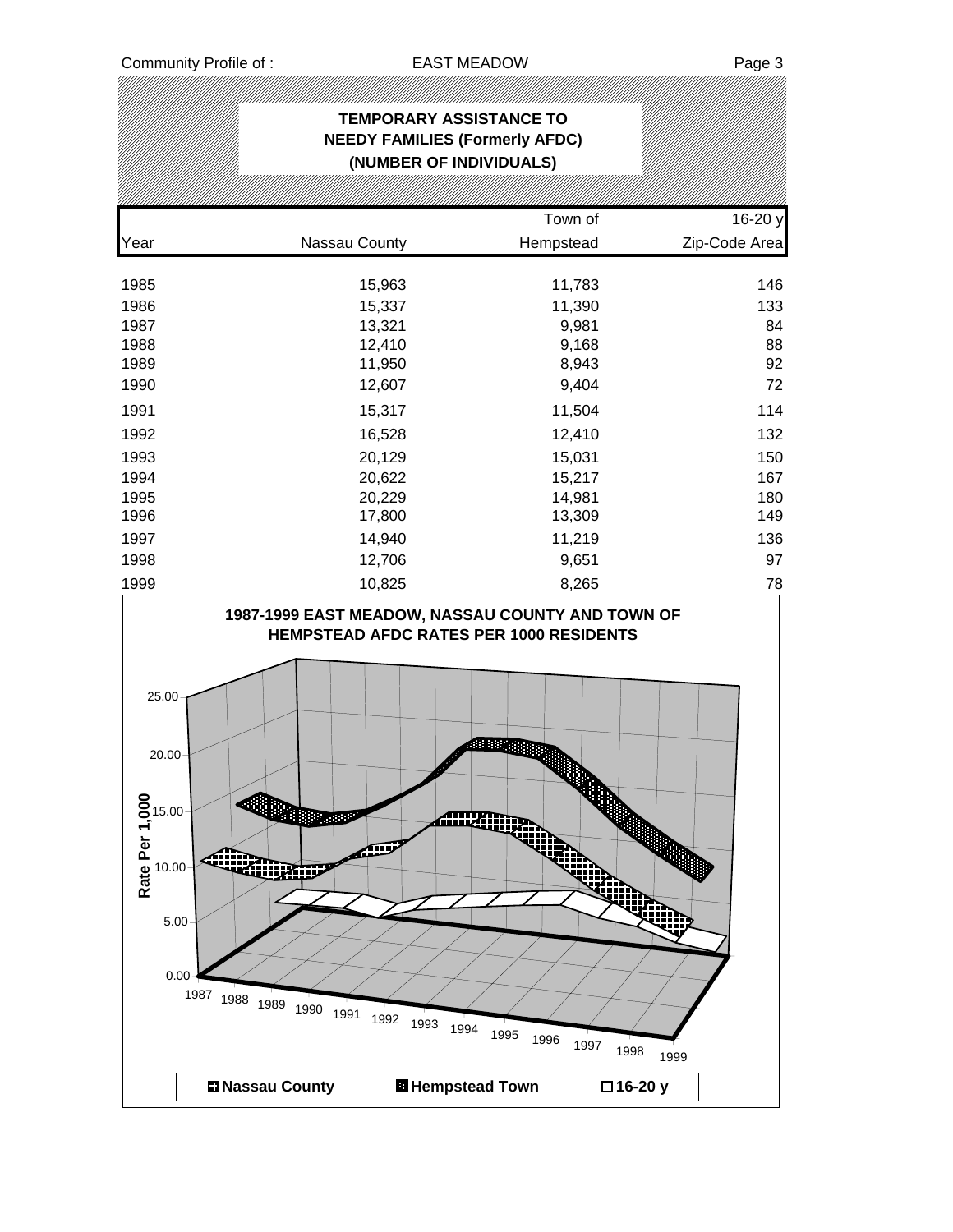#### **11554 ZIP-CODE AREA RESIDENT YOUTH OFFENSES**

|              |                | 7-15 Years Old     |               |                  |
|--------------|----------------|--------------------|---------------|------------------|
|              |                | <b>Station</b>     | Subjects of   |                  |
| Year         | <b>Arrests</b> | <b>Adjustments</b> | Investigation | <b>Totals</b>    |
| 1990         | 32             | 89                 | 14            | 135              |
| 1991         | 22             | 80                 | 14            | 116              |
| 1992<br>1993 | 18<br>42       | 59<br>69           | 33<br>28      | 110<br>139       |
| 1994         | 33             | 40                 | 35            | 108              |
| 1995         | 25             | 45                 | 14            | 84               |
| 1996         | 35             | 39                 | 32            | 106              |
| 1997         | 13             | 31                 | 30            | 74               |
|              |                |                    |               |                  |
|              |                | 16-20 Years Old    |               |                  |
|              |                | Subjects of        |               | <b>All Ages</b>  |
| Year         | <b>Arrests</b> | Investigation      | <b>Totals</b> | Total Incidents* |
| 1990         | 88             | 21                 | 109           |                  |
| 1991         | 99             | 73                 | 172           | 244<br>288       |
| 1992         | 80             | 59                 | 139           | 249              |
| 1993         | 82             | 47                 | 129           | 268              |
| 1994         | 75             | 82                 | 157           | 265              |
| 1995         | 85             | 57                 | 142           | 227              |
| 1996         | 71             | 56                 | 127           | 233              |



\*Total incidents include arrests, station adjustments and subjects of investigation for 1988 - 1995. Subjects were not available prior to 1988. Youth offense data does not include data on convictions following from some of these arrests.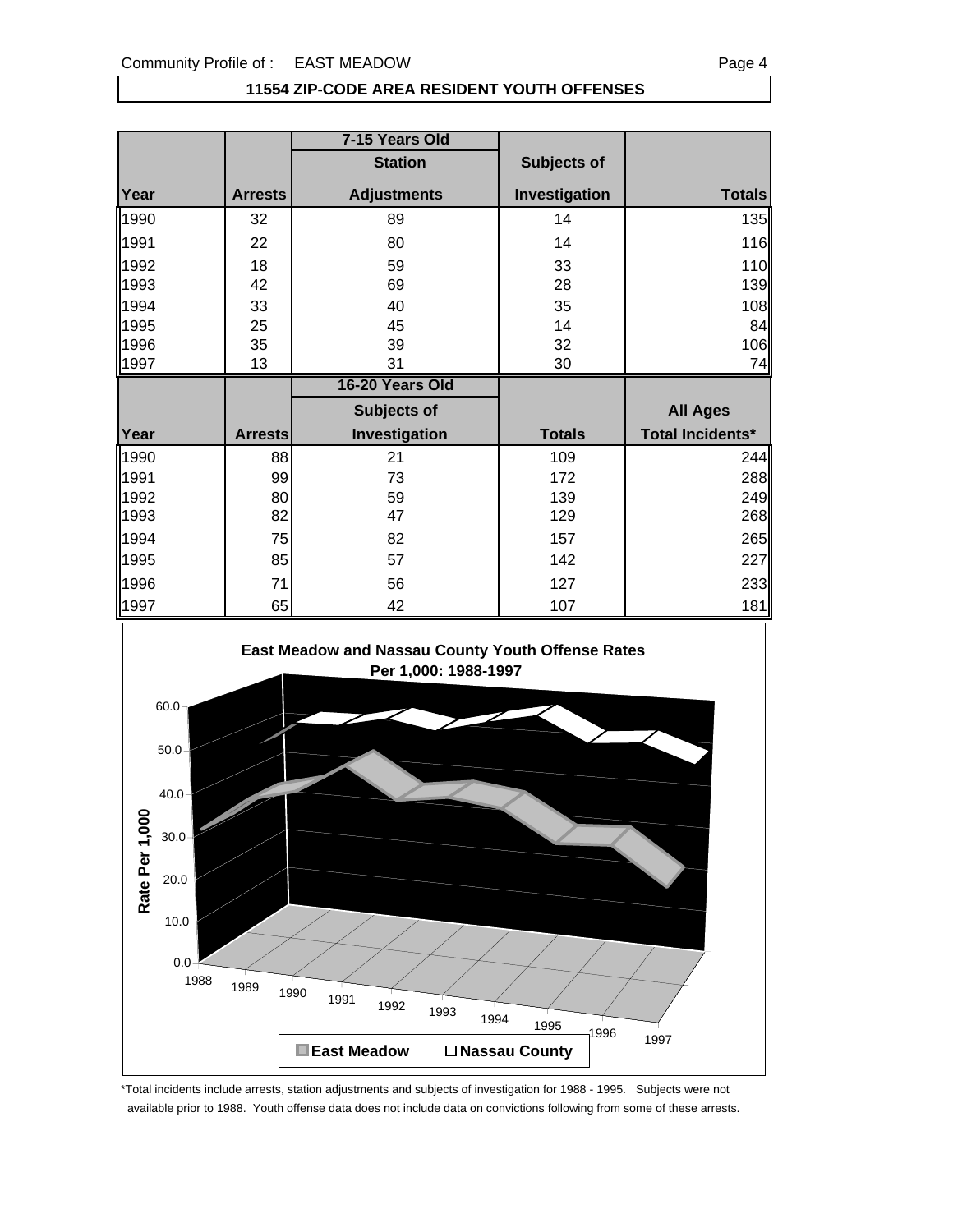Community Profile of : EAST MEADOW Fage 5

| <b>11554 ZIP-CODE AREA RESIDENT YOUTH OFFENSES</b>                                        |        |                                                                   |                                               |                       |              |                                  |              |              |  |
|-------------------------------------------------------------------------------------------|--------|-------------------------------------------------------------------|-----------------------------------------------|-----------------------|--------------|----------------------------------|--------------|--------------|--|
| Youth Offense Rate Per 1000 Resident Youth<br><b>For Combined Offense Types and Total</b> |        |                                                                   |                                               |                       |              |                                  |              |              |  |
|                                                                                           | Drug & | Violent &                                                         |                                               |                       |              | <b>Criminal</b>                  |              |              |  |
| Year                                                                                      |        | Alcohol Threatening                                               | <b>Property</b>                               | <b>Status</b>         | <b>Theft</b> | <b>Nonconf</b>                   | <b>Other</b> | <b>Total</b> |  |
| 1990                                                                                      | 3.3    | 7.7                                                               | 6.3                                           | 7.0                   | 13.4         | 1.5                              | 1.5          | 41.9         |  |
| 1991                                                                                      | 4.1    | 8.1                                                               | 10.0                                          | 5.9                   | 10.5         | 1.9                              | 6.1          | 48.7         |  |
| 1992                                                                                      | 2.0    | 10.8                                                              | 8.1                                           | 4.5                   | 6.9          | 2.4                              | 4.4          | 41.8         |  |
| 1993                                                                                      | 3.4    | 7.6                                                               | 5.7                                           | 4.2                   | 14.6         | 1.3                              | 6.3          | 43.5         |  |
| 1994                                                                                      | 4.4    | 8.3                                                               | 4.6                                           | 4.9                   | 7.9          | 1.1                              | 10.8         | 42.1         |  |
| 1995                                                                                      | 3.9    | 6.9                                                               | 5.9                                           | 4.2                   | 7.0          | 2.5                              | 5.0          | 35.5         |  |
| 1996                                                                                      | 5.0    | 6.7                                                               | 3.9                                           | 5.6                   | 10.3         | 0.9                              | 3.9          | 36.3         |  |
| 1997                                                                                      | 3.8    | 4.9                                                               | 2.8                                           | 3.1                   | 9.1          | 1.1                              | 3.6          | 28.4         |  |
|                                                                                           |        |                                                                   |                                               | <b>Youth Offenses</b> |              |                                  |              |              |  |
|                                                                                           |        |                                                                   | <b>For Combined Offense Types and Total</b>   |                       |              |                                  |              |              |  |
|                                                                                           |        |                                                                   |                                               |                       |              |                                  |              |              |  |
|                                                                                           | Drug & | Violent &                                                         |                                               |                       |              | <b>Criminal</b>                  |              |              |  |
| Year                                                                                      |        | <b>Alcohol Threatening</b>                                        | <b>Property</b>                               | <b>Status</b>         | <b>Theft</b> | <b>Nonconf</b>                   | <b>Other</b> | <b>Total</b> |  |
| 1990                                                                                      | 19     | 45                                                                | 37                                            | 41                    | 78           | 9                                | 9            | 244          |  |
| 1991                                                                                      | 24     | 48                                                                | 59                                            | 35                    | 62           | 11                               | 36           | 288          |  |
| 1992                                                                                      | 12     | 64                                                                | 48                                            | 27                    | 41           | 14                               | 26           | 249          |  |
| 1993                                                                                      | 21     | 47                                                                | 35                                            | 26                    | 90           | 8                                | 39           | 268          |  |
| 1994                                                                                      | 28     | 52                                                                | 29                                            | 31                    | 50           | $\overline{7}$                   | 68           | 265          |  |
| 1995                                                                                      | 25     | 44                                                                | 38                                            | 27                    | 45           | 16                               | 32           | 227          |  |
| 1996                                                                                      | 32     | 43                                                                | 25                                            | 36                    | 66           | 6                                | 25           | 233          |  |
| 1997                                                                                      | 24     | 31                                                                | 18                                            | 20                    | 58           | $\overline{7}$                   | 23           | 181          |  |
| 16.0                                                                                      |        | 1990-1997 Violent & Threatening, and Drug & Alcohol Youth Offense | <b>Rates in East Meadow and Nassau County</b> |                       |              |                                  |              |              |  |
| 14.0                                                                                      |        |                                                                   |                                               |                       |              |                                  |              |              |  |
|                                                                                           |        |                                                                   |                                               |                       |              |                                  |              |              |  |
| 12.0                                                                                      |        |                                                                   |                                               |                       |              |                                  |              |              |  |
| 10.0                                                                                      |        |                                                                   |                                               |                       |              |                                  |              |              |  |
|                                                                                           |        |                                                                   |                                               |                       |              |                                  |              |              |  |
| 8.0                                                                                       |        |                                                                   |                                               |                       |              |                                  |              |              |  |
| 6.0                                                                                       |        |                                                                   |                                               |                       |              |                                  |              |              |  |
| Rate Per 1,000<br>4.0                                                                     |        |                                                                   |                                               |                       |              |                                  |              |              |  |
| 2.0                                                                                       |        |                                                                   |                                               |                       |              |                                  |              |              |  |
| 0.0                                                                                       |        |                                                                   |                                               |                       |              |                                  |              |              |  |
|                                                                                           | 1990   | 1991<br>1992                                                      | 1993                                          |                       | 1994         | 1995                             | 1996         | 1997         |  |
|                                                                                           |        | - Nassau County Alc/Drug /k                                       |                                               |                       |              | - Nassau County Violent/Threat/k |              |              |  |
|                                                                                           | - x-   | East Meadow Alc/Drug /k                                           |                                               |                       |              | 'East Meadow Violent/Threat/k    |              |              |  |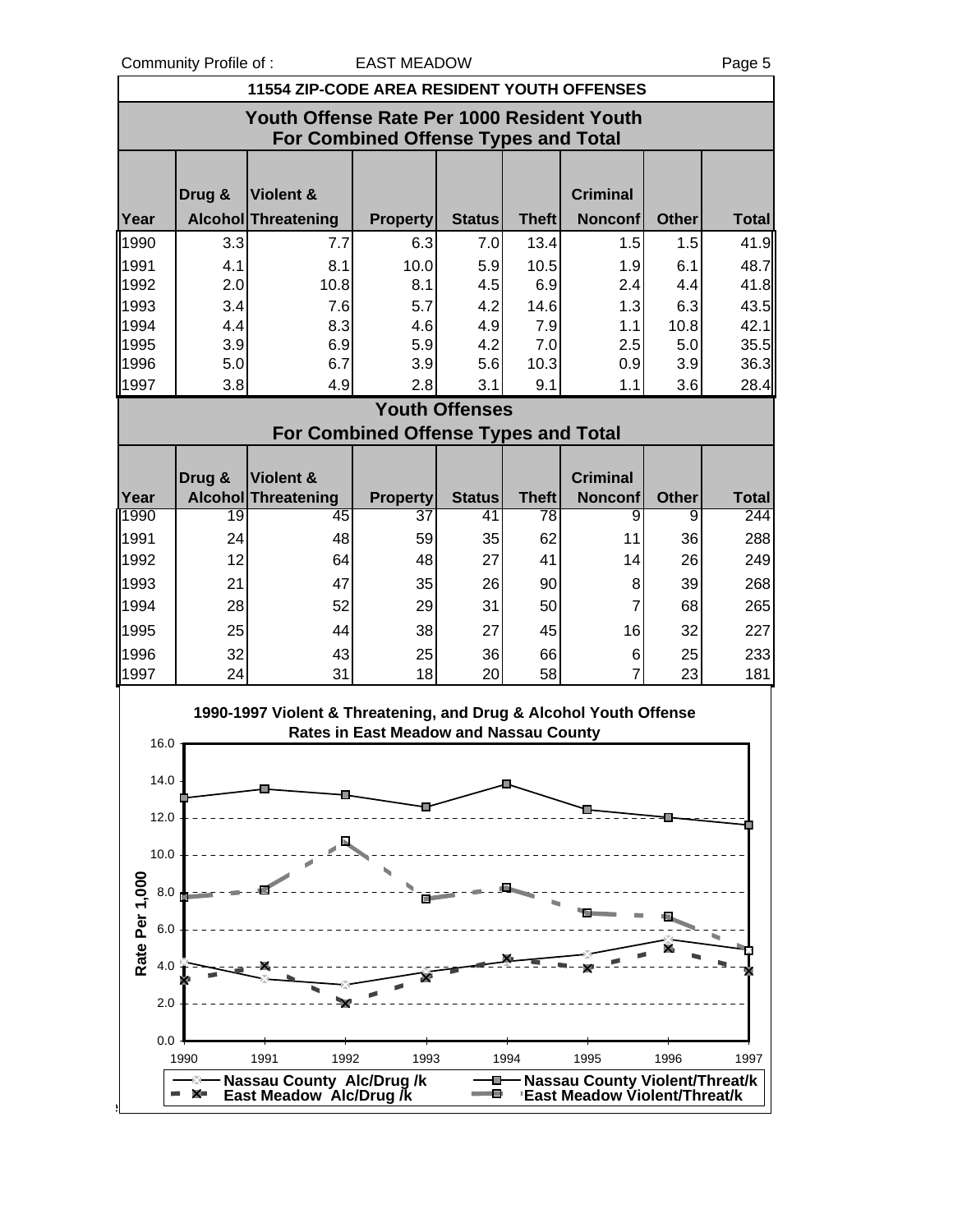

"Other " Communities include: Elmont, Hicksville, Freeport, Hempstead, Merrick, Rockville Centre, Roosevelt, Long Beach,

Bethpage, Syosset, Wantagh, Farmingdale, Garden City & Jericho. Each comprises less than 2% of total.



"Other" Communities include: East Rockaway, Bellmore, Levittown, Hicksville, Lynbrook, Wantagh, Bethpage, Elmont, Floral Pk,

Massapequa, Lawrence, Roslyn Heights, Roosevelt, Plainview, Suffolk County, and Upstate New York. Each comprises less than 4% of the total.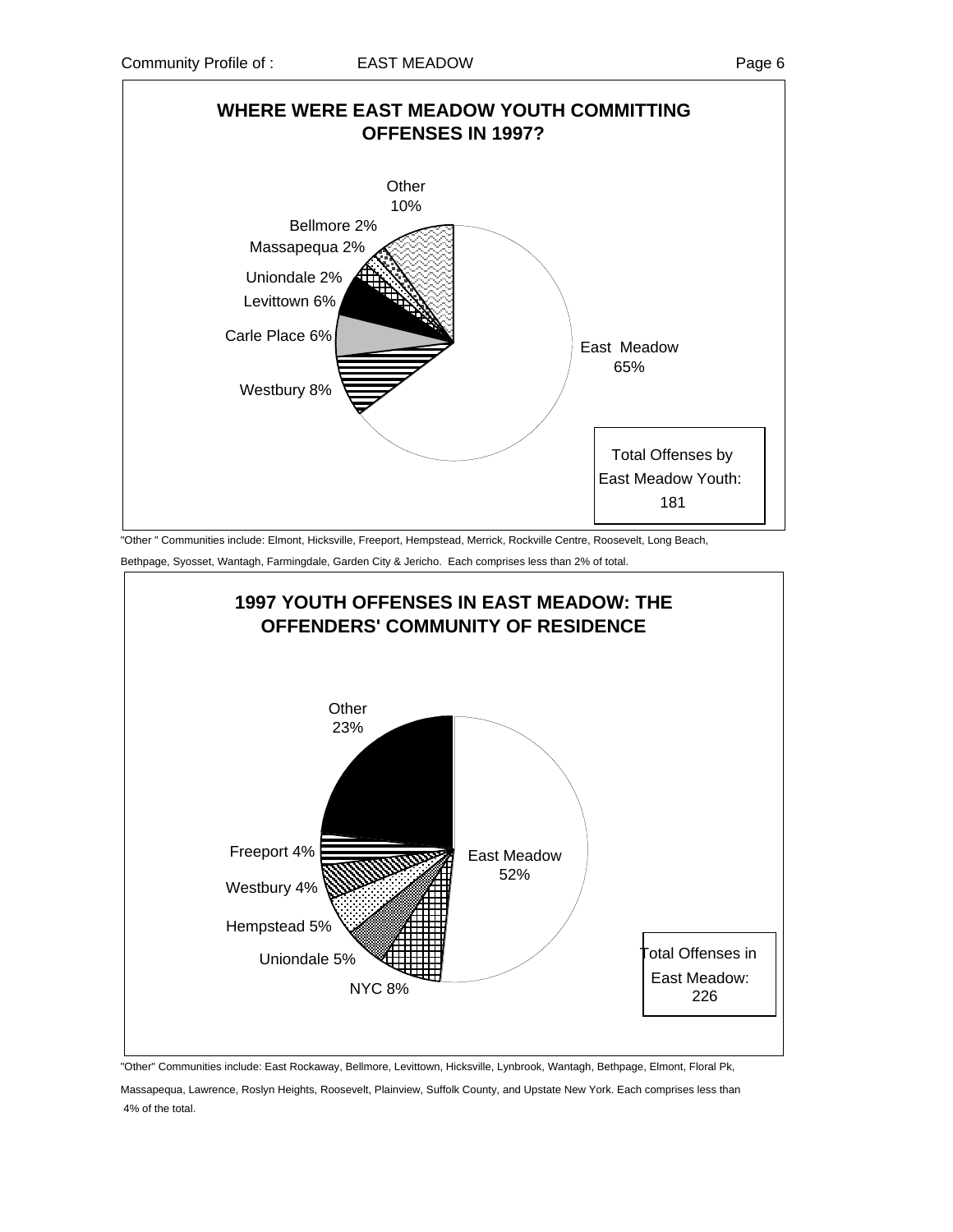|                      |                |                |                |                |                |                |                | 1991-97  |
|----------------------|----------------|----------------|----------------|----------------|----------------|----------------|----------------|----------|
|                      |                |                |                |                |                |                |                | Percent  |
| Age                  | 1991           | 1992           | 1993           | 1994           | 1995           | 1996           | 1997           | Change   |
| 10 Yr & Less         | $\overline{1}$ | 1              | 1              | $\overline{0}$ | $\overline{0}$ | $\overline{0}$ | $\mathbf 1$    | 0.0%     |
| $\%$                 | 3.3%           | 4.0%           | 4.0%           | 0.0%           | 0.0%           | 0.0%           | 5.9%           |          |
| $11$ to 12           | 5              | $\mathbf{3}$   | $\overline{2}$ | $\mathbf{0}$   | $\mathbf 1$    | $\mathbf 1$    | $\overline{1}$ | $-80.0%$ |
| $\%$                 | 16.7%          | 12.0%          | 8.0%           | 0.0%           | 5.0%           | 3.3%           | 5.9%           |          |
| 13                   | 3              | $\Omega$       | $\overline{2}$ | $\overline{2}$ | 3              | $\overline{7}$ | $\overline{2}$ | $-33.3%$ |
| $\%$                 | 10.0%          | 0.0%           | 8.0%           | 8.0%           | 15.0%          | 23.3%          | 11.8%          |          |
| 14                   | 8              | 8              | $\overline{7}$ | $\overline{4}$ | $\mathcal{P}$  | 3              | $5^{\circ}$    | $-37.5%$ |
| %                    | 26.7%          | 32.0%          | 28.0%          | 16.0%          | 10.0%          | 10.0%          | 29.4%          |          |
| 15                   | $\overline{7}$ | $\overline{7}$ | $\overline{7}$ | $\overline{4}$ | 3              | 8              | 3              | $-57.1%$ |
| $\%$                 | 23.3%          | 28.0%          | 28.0%          | 16.0%          | 15.0%          | 26.7%          | 17.6%          |          |
| 16                   | 3              | $\overline{4}$ | 5              | 11             | 5              | 6              | 3              | 0.0%     |
| $\%$                 | 10.0%          | 16.0%          | 20.0%          | 44.0%          | 25.0%          | 20.0%          | 17.6%          |          |
| 17                   | $\overline{2}$ | $\overline{2}$ | 1              | 3              | $\overline{2}$ | $\overline{2}$ | 1              | $-50.0%$ |
| $\%$                 | 6.7%           | 8.0%           | 4.0%           | 12.0%          | 10.0%          | 6.7%           | 5.9%           |          |
| 18                   | $\mathbf 1$    | $\Omega$       | $\Omega$       | $\Omega$       | $\mathfrak{p}$ | 1              | $\overline{1}$ | 0.0%     |
| $\frac{0}{0}$        | 3.3%           | 0.0%           | 0.0%           | 0.0%           | 10.0%          | 3.3%           | 5.9%           |          |
| 19 to 20             | $\overline{0}$ | $\Omega$       | $\Omega$       | $\mathbf{1}$   | $\overline{2}$ | 2              | $\Omega$       |          |
| %                    | 0.0%           | 0.0%           | 0.0%           | 4.0%           | 10.0%          | 6.7%           | 0.0%           |          |
| <b>East Meadow</b>   |                |                |                |                |                |                |                |          |
| Total                | 30             | 25             | 25             | 25             | 20             | 30             | 17             | $-43.3%$ |
| Rate Per 1,000       | 4.4            | 3.6            | 3.6            | 3.6            | 2.9            | 4.4            | 2.5            | $-42.5%$ |
| <b>Nassau County</b> |                |                |                |                |                |                |                |          |
| Rate Per 1,000       | 5.19           | 6.63           | 8.98           | 8.68           | 7.52           | 7.23           | 7.30           | 40.5%    |

# **Resident East Meadow Runaway Youth by Age Group**

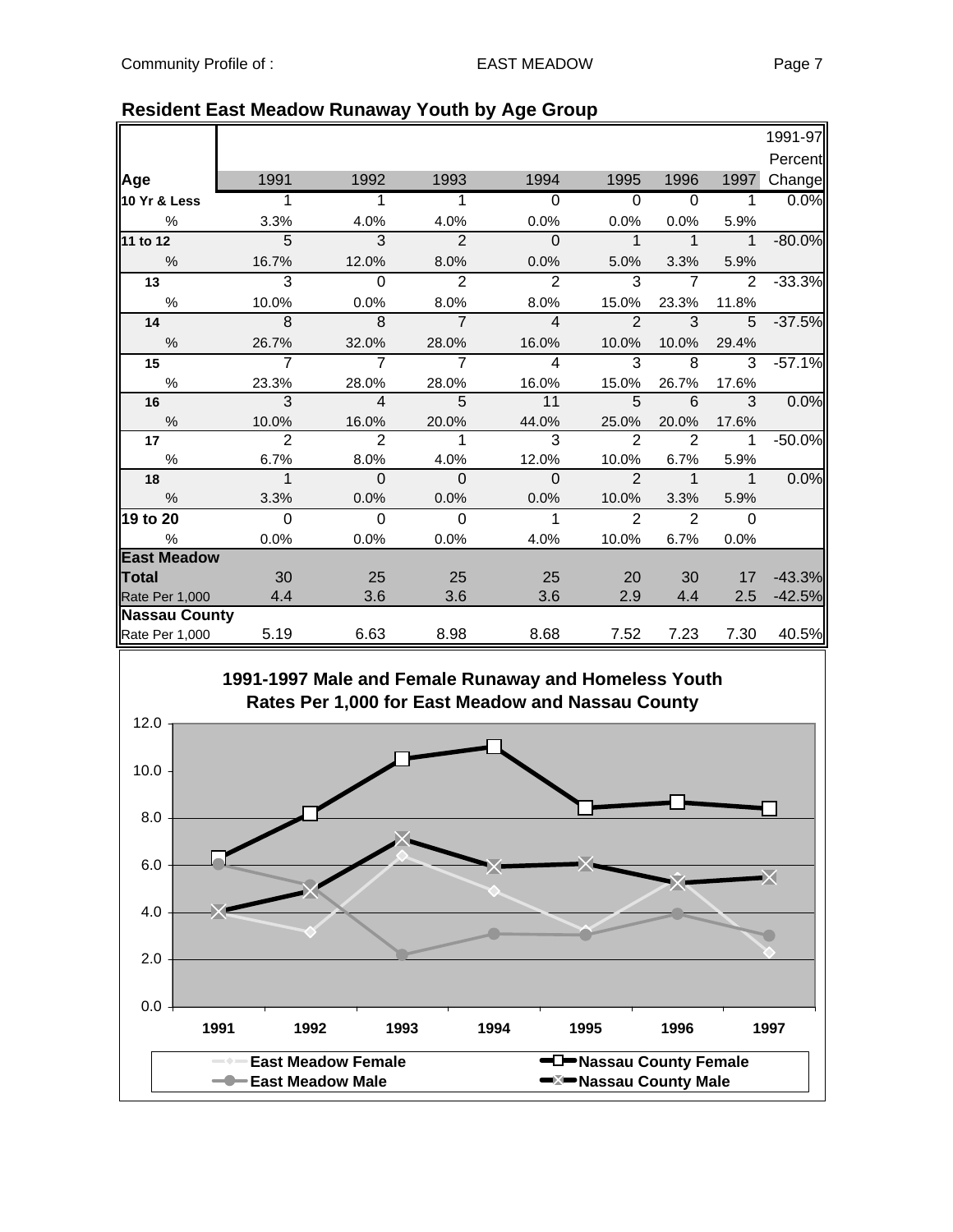## **PUBLIC SCHOOL ENROLLMENT IN EAST MEADOW UFSD**

|                   | European | African  |          | Asian                                                 | <b>Native</b> |          |              |
|-------------------|----------|----------|----------|-------------------------------------------------------|---------------|----------|--------------|
| Year              | American | American | Latino   | American                                              | American      | Total    |              |
|                   |          |          |          |                                                       |               |          |              |
| 1987              | 6,712    | 118      | 175      | 199                                                   | 2             | 7,206    |              |
| 1988              | 6,577    | 101      | 176      | 239                                                   | 1             | 7,094    |              |
| 1989              | 6,399    | 146      | 216      | 308                                                   | 4             | 7,073    |              |
| 1990              | 6,365    | 137      | 250      | 349                                                   | 9             | 7,110    |              |
| 1991              | 6,393    | 169      | 259      | 396                                                   | 9             | 7,226    |              |
| 1992              | 6,395    | 164      | 291      | 416                                                   | 9             | 7,275    |              |
| 1993              | 6,610    | 145      | 286      | 398                                                   | 7             | 7,446    |              |
| 1994              | 6,583    | 157      | 354      | 417                                                   | 19            | 7,530    |              |
| 1995              | 6,480    | 152      | 391      | 489                                                   | 20            | 7,532    |              |
| 1996              | 6,514    | 169      | 461      | 597                                                   | 9             | 7,750    |              |
| 1997              | 6,563    | 165      | 429      | 598                                                   | 7             | 7,762    |              |
| 1998              | 6,413    | 174      | 483      | 717                                                   | 25            | 7,812    |              |
| 1999              | 6,384    | 223      | 540      | 743                                                   | 12            | 7,902    |              |
|                   |          |          |          | Net Change in School Enrollment Between 1987 and 1999 |               |          |              |
|                   |          | European | African  |                                                       | Asian         | Native   |              |
|                   | 1987-99  | American | American | Latino                                                | American      | American | <b>Total</b> |
| Change in Number  |          | $-328$   | 105      | 365                                                   | 544           | 10       | 696          |
| Change as Percent |          | $-5%$    | 89%      | 209%                                                  | 273%          | 500%     | 10%          |

| Net Change in School Enrollment Between 1993 and 1999 |         |          |          |        |          |               |              |  |  |
|-------------------------------------------------------|---------|----------|----------|--------|----------|---------------|--------------|--|--|
|                                                       |         | European | African  |        | Asian    | <b>Native</b> |              |  |  |
|                                                       | 1993-99 | American | American | Latino | American | American      | <b>Total</b> |  |  |
| Change in Number                                      |         | $-226$   | 78       | 254    | 345      | 5             | 456          |  |  |
| Change as Percent                                     |         | $-3%$    | 54%      | 89%    | 87%      | 71%           | 6%           |  |  |



\* The 1993-99 change for Native Americans has been excluded from this chart because there were fewer than 10 enrolled in 1993 and 1999. This policy is meant to avoid distorted percent comparisons among groups.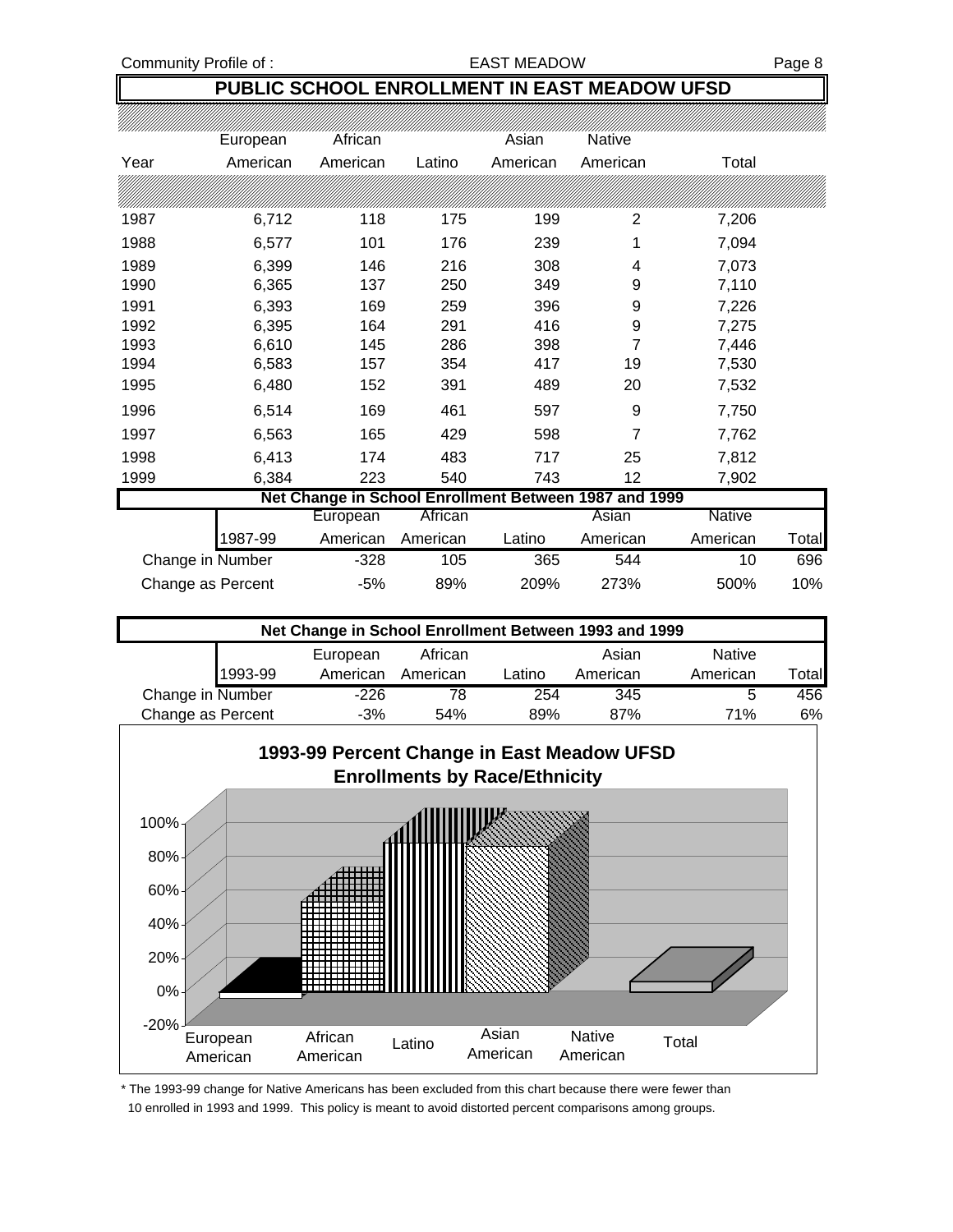#### EAST MEADOW

## **REPORTED LIMITED ENGLISH PROFICIENT ENGLISH LANGUAGE LEARNERS (LEP/ELLs) IN EAST MEADOW UFSD\***

| Reported Number and Percent of LEP/ELL Students in East Meadow UFSD,<br><b>Hempstead Town and Nassau County</b> |                                                                             |                         |               |                         |               |                         |  |  |  |  |  |
|-----------------------------------------------------------------------------------------------------------------|-----------------------------------------------------------------------------|-------------------------|---------------|-------------------------|---------------|-------------------------|--|--|--|--|--|
|                                                                                                                 | <b>East Meadow UFSD</b><br><b>Town of Hempstead</b><br><b>Nassau County</b> |                         |               |                         |               |                         |  |  |  |  |  |
| Year                                                                                                            | <b>Number</b>                                                               | <b>Percent of</b>       | <b>Number</b> | <b>Percent of</b>       | <b>Number</b> | <b>Percent of</b>       |  |  |  |  |  |
|                                                                                                                 |                                                                             | <b>Total Enrollment</b> |               | <b>Total Enrollment</b> |               | <b>Total Enrollment</b> |  |  |  |  |  |
| 1992                                                                                                            | 119                                                                         | 1.6%                    | 3,240         | 3.2%                    | 6,044         | 3.5%                    |  |  |  |  |  |
| 1993                                                                                                            | 143                                                                         | 1.9%                    | 3,875         | 3.7%                    | 6,963         | 4.0%                    |  |  |  |  |  |
| 1994                                                                                                            | 164                                                                         | 2.2%                    | 4,271         | 4.1%                    | 7,492         | 4.2%                    |  |  |  |  |  |
| 1995                                                                                                            | 148                                                                         | 2.0%                    | 4,674         | 4.3%                    | 7,823         | 4.3%                    |  |  |  |  |  |
| 1996                                                                                                            | 157                                                                         | 2.0%                    | 4,847         | 4.4%                    | 8,276         | 4.5%                    |  |  |  |  |  |
| 1997                                                                                                            | 201                                                                         | 2.6%                    | 5,532         | 4.9%                    | 9,219         | 4.9%                    |  |  |  |  |  |
| 1998                                                                                                            | 216                                                                         | 2.8%                    | 5,878         | 5.1%                    | 9,353         | 4.8%                    |  |  |  |  |  |
| 1999                                                                                                            | 246                                                                         | 3.1%                    | 6,134         | 5.2%                    | 10,077        | 5.1%                    |  |  |  |  |  |
| 1999 Total                                                                                                      |                                                                             |                         |               |                         |               |                         |  |  |  |  |  |
| Enrollment                                                                                                      | 7,902                                                                       |                         | 117,036       |                         | 195,804       |                         |  |  |  |  |  |
| 1992 - 1999<br>% Change                                                                                         | 106.7%                                                                      |                         | 89.3%         |                         | 66.7%         |                         |  |  |  |  |  |

\* In the 1998-1999 school year, there were 77 different languages spoken by students enrolled

in Nassau County public schools.



The annual number of reported LEP/ELLs enrollment is based upon the number of Limited English Proficient

English Language Learners in the local district as reported on the State Education Department/

The University of the State of New York, Commissioners Regulations Part 154 Application.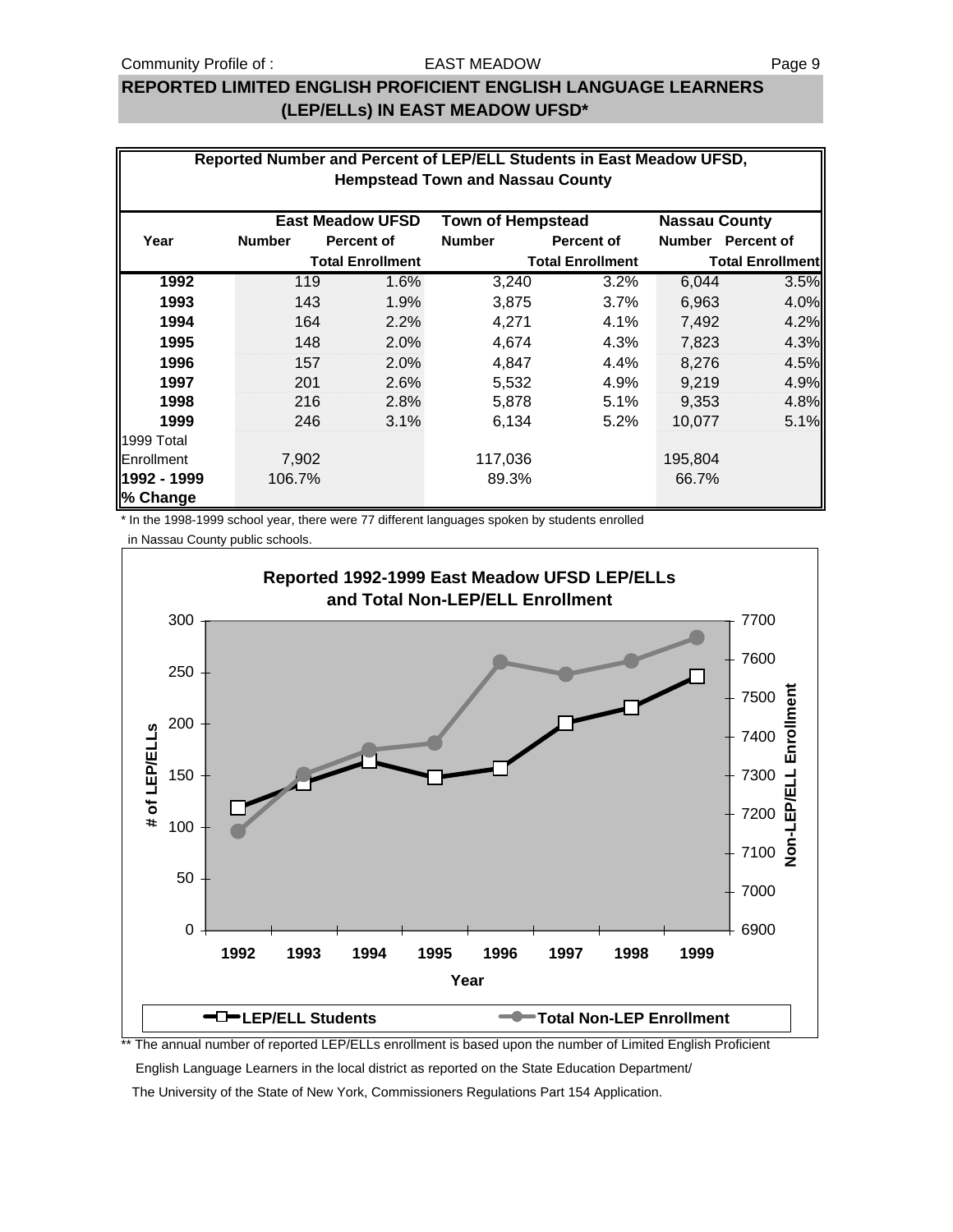Community Profile of : CAST MEADOW And Community Profile of : CAST MEADOW

**Dropout Percents in East Meadow UFSD, Town of Hempstead, and Nassau County**

|      | DROPOUT NUMBERS & PERCENTS OF HIGH SCHOOL ENROLLMENT* |            |          |          |          |          |  |  |  |  |  |  |
|------|-------------------------------------------------------|------------|----------|----------|----------|----------|--|--|--|--|--|--|
| Year | District-#                                            | District-% | Town-#** | Town-%** | County-# | County-% |  |  |  |  |  |  |
|      |                                                       |            |          |          |          |          |  |  |  |  |  |  |
| 1987 | 61                                                    | 2.7        | 898      | 2.4      | 1284     | 2.0      |  |  |  |  |  |  |
| 1988 | 51                                                    | 2.4        | 759      | 2.2      | 1177     | 2.0      |  |  |  |  |  |  |
| 1989 | 49                                                    | 2.3        | 654      | 2.0      | 932      | 1.7      |  |  |  |  |  |  |
| 1990 | 49                                                    | 2.4        | 546      | 1.8      | 759      | 1.4      |  |  |  |  |  |  |
| 1991 | 51                                                    | 2.5        | 432      | 1.4      | 613      | 1.2      |  |  |  |  |  |  |
| 1992 | 40                                                    | 1.9        | 483      | 1.6      | 654      | 1.2      |  |  |  |  |  |  |
| 1993 | 35                                                    | 1.6        | 484      | 1.6      | 630      | 1.2      |  |  |  |  |  |  |
| 1994 | 43                                                    | 1.9        | 533      | 1.7      | 724      | 1.4      |  |  |  |  |  |  |
| 1995 | 35                                                    | 1.6        | 395      | 1.3      | 531      | 1.0      |  |  |  |  |  |  |
| 1996 | 32                                                    | 1.4        | 337      | 1.1      | 477      | 0.9      |  |  |  |  |  |  |
| 1997 | 18                                                    | 0.8        | 358      | 1.1      | 479      | 0.9      |  |  |  |  |  |  |
| 1998 | 18                                                    | 0.8        | 330      | 1.0      | 489      | 0.9      |  |  |  |  |  |  |

\*Dropout Rate = Dropouts divided by 9-12 grade enrollment including ungraded secondary enrollment. A dropout is defined as any pupil who left school prior to graduation & did not enter another school or program leading to a GED.



\*\*Town data based on a weighted average of communities which are fully or partially located within town boundaries.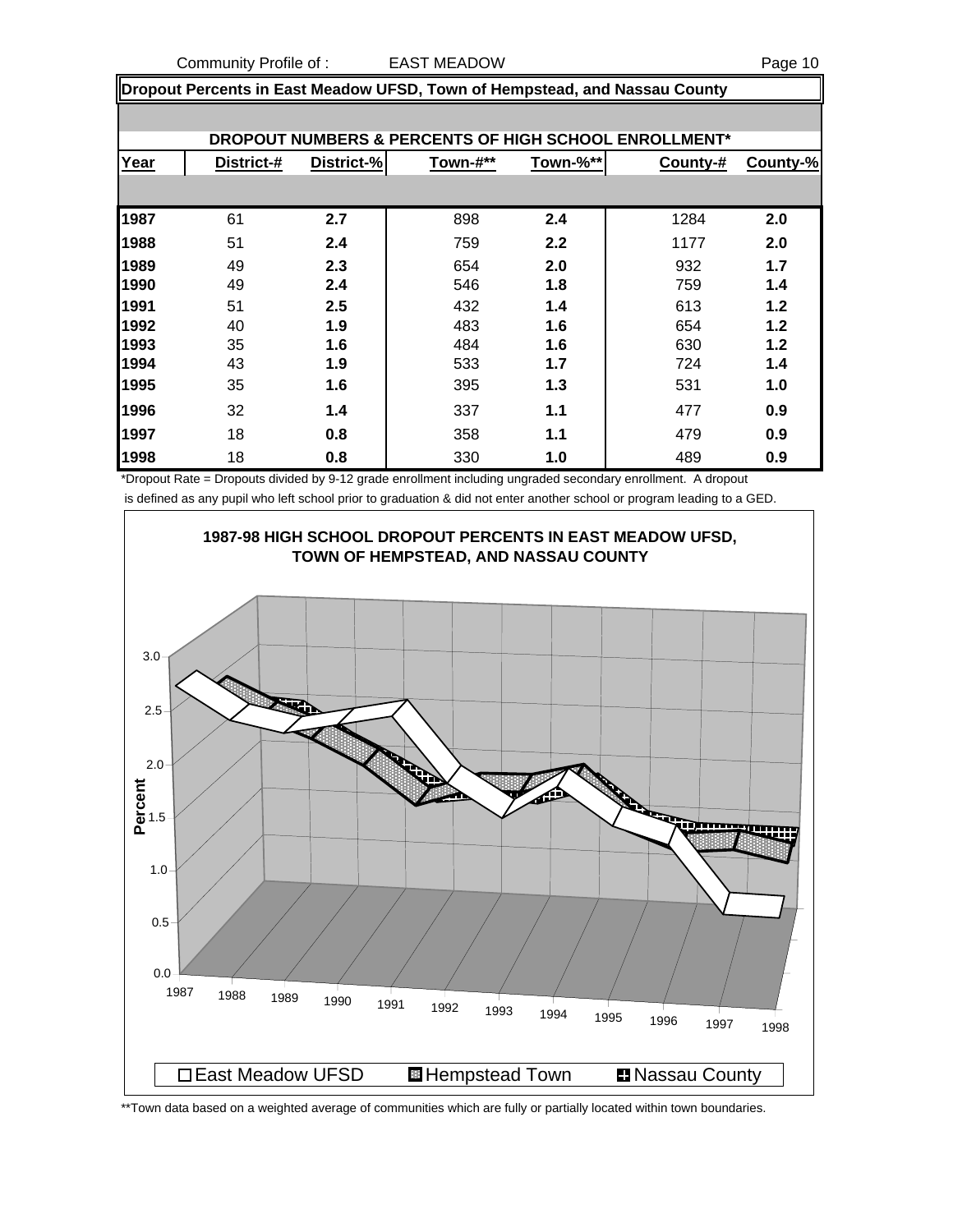| 1982-97 Total Births and Fertility Rates For East Meadow 11554<br>Nassau County and New York State* |      |                    |           |               |                      |               |                       |  |  |  |  |
|-----------------------------------------------------------------------------------------------------|------|--------------------|-----------|---------------|----------------------|---------------|-----------------------|--|--|--|--|
|                                                                                                     |      | <b>East Meadow</b> |           |               | <b>Nassau County</b> |               | <b>New York State</b> |  |  |  |  |
|                                                                                                     |      |                    | Fertility |               | Fertility            |               | Fertility             |  |  |  |  |
|                                                                                                     | Year | Births**           | Rate      | <b>Births</b> | Rate                 | <b>Births</b> | Rate                  |  |  |  |  |
|                                                                                                     | 1982 | 580                | 62.1      | 14,342        | 49.0                 | 246,889       | 59.6                  |  |  |  |  |
|                                                                                                     | 1983 | 600                | 65.0      | 14,541        | 49.8                 | 248,222       | 59.6                  |  |  |  |  |
|                                                                                                     | 1984 | 622                | 68.3      | 14,758        | 50.6                 | 250,436       | 59.9                  |  |  |  |  |
|                                                                                                     | 1985 | 622                | 69.2      | 15,247        | 52.3                 | 258,826       | 61.6                  |  |  |  |  |
|                                                                                                     | 1986 | 635                | 71.6      | 15,567        | 53.5                 | 263,045       | 62.3                  |  |  |  |  |
|                                                                                                     | 1987 | 659                | 75.3      | 16,504        | 56.8                 | 271,355       | 64.0                  |  |  |  |  |
|                                                                                                     | 1988 | 670                | 77.7      | 17,072        | 58.8                 | 279,976       | 65.8                  |  |  |  |  |
|                                                                                                     | 1989 | 641                | 75.3      | 17,700        | 61.1                 | 290,528       | 67.9                  |  |  |  |  |
|                                                                                                     | 1990 | 641                | 76.4      | 18,180        | 62.8                 | 297,468       | 69.3                  |  |  |  |  |
|                                                                                                     | 1991 | 572                | 68.3      | 17,864        | 62.2                 | 292,523       | 68.1                  |  |  |  |  |
|                                                                                                     | 1992 | 516                | 62.0      | 18,065        | 63.3                 | 287,531       | 67.2                  |  |  |  |  |
|                                                                                                     | 1993 | 486                | 58.6      | 17,931        | 63.2                 | 282,377       | 66.3                  |  |  |  |  |
|                                                                                                     | 1994 | 468                | 56.7      | 17,903        | 64.6                 | 277,945       | 65.6                  |  |  |  |  |
|                                                                                                     | 1995 | 458                | 55.7      | 18,084        | 66.0                 | 271,042       | 64.3                  |  |  |  |  |
|                                                                                                     | 1996 | 451                | 55.9      | 17,722        | 63.8                 | 263,611       | 63.0                  |  |  |  |  |
|                                                                                                     | 1997 | 456                | 57.4      | 17,100        | 62.0                 | 256,976       | 61.8                  |  |  |  |  |



\* Fertility rate based on live births per 1,000 female population 15-44. Data for 1990-97 reflect zip code boundaries. Data for prior years reflect the local community as comprised by census tracts.

\*\* The number of births to mothers in the East Meadow area is a three year "running" average for all years. Source: Nassau County & New York State Departments of Health.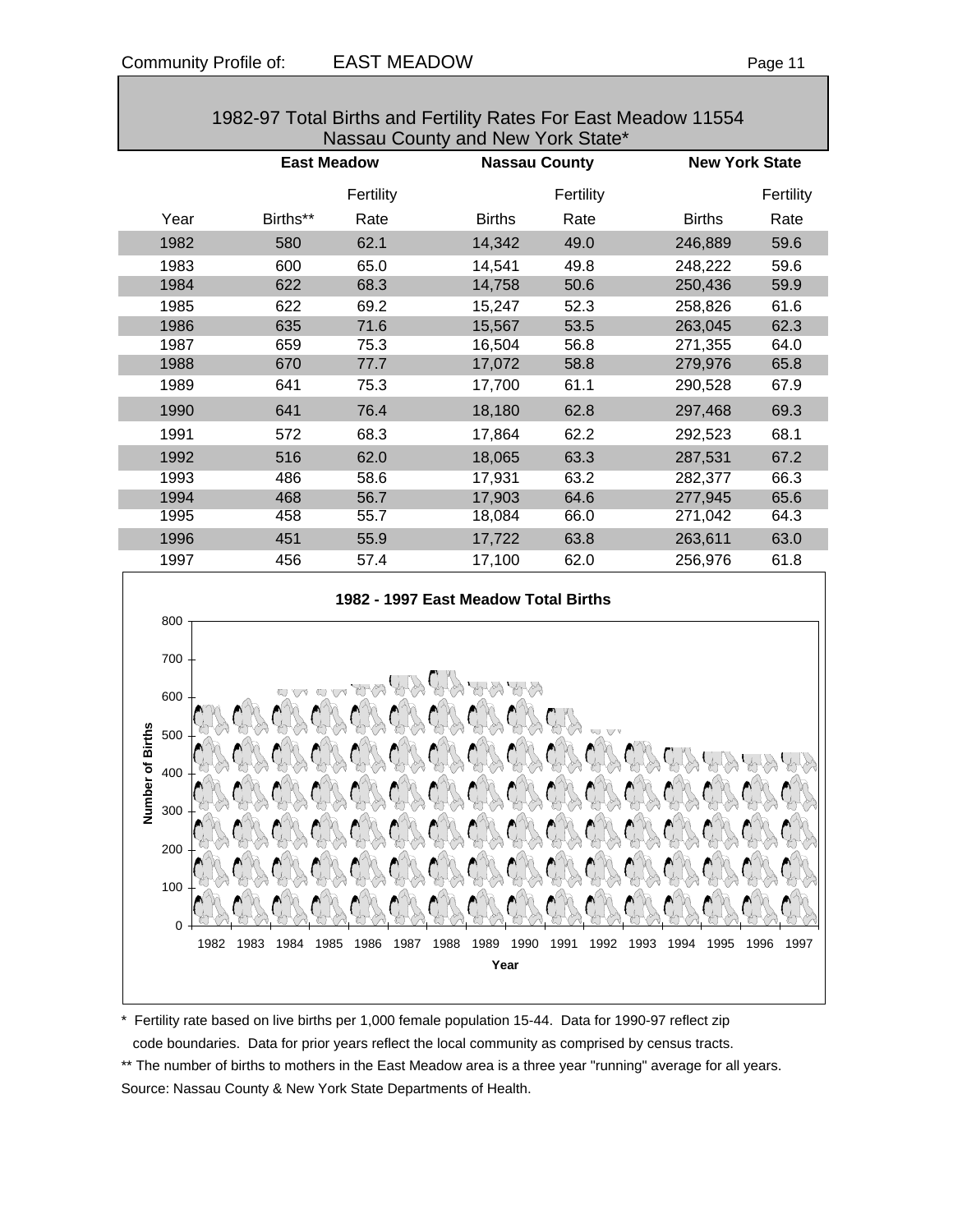| 1984-97 Births To Teen Mothers and Fertility Rates         |
|------------------------------------------------------------|
| For East Meadow 11554*, Nassau County and New York State** |

|      | <b>East Meadow</b> |           | <b>Nassau County</b> |           |               | <b>New York State</b> |  |
|------|--------------------|-----------|----------------------|-----------|---------------|-----------------------|--|
|      | Teen               | Fertility | Teen                 | Fertility | Teen          | Fertility             |  |
| Year | <b>Births</b>      | Rate      | <b>Births</b>        | Rate      | <b>Births</b> | Rate                  |  |
| 1984 | 14                 | 12.7      | 668                  | 12.2      | 25,658        | 35.7                  |  |
| 1985 | 14                 | 13.0      | 711                  | 13.4      | 25,470        | 36.4                  |  |
| 1986 | 15                 | 14.2      | 685                  | 13.4      | 25,134        | 37.0                  |  |
| 1987 | 15                 | 14.6      | 677                  | 13.8      | 25,080        | 38.0                  |  |
| 1988 | 12                 | 11.4      | 663                  | 14.1      | 25,861        | 40.3                  |  |
| 1989 | 11                 | 11.0      | 679                  | 15.0      | 26,593        | 42.7                  |  |
| 1990 | 11                 | 11.3      | 674                  | 15.6      | 26,553        | 44.0                  |  |
| 1991 | 10                 | 10.6      | 672                  | 16.0      | 26,216        | 44.1                  |  |
| 1992 | 10                 | 9.5       | 629                  | 15.1      | 25,330        | 43.4                  |  |
| 1993 | 9                  | 8.6       | 700                  | 18.4      | 25,515        | 44.3                  |  |
| 1994 | 8                  | 7.6       | 682                  | 18.2      | 25,852        | 45.3                  |  |
| 1995 | 9                  | 8.0       | 668                  | 18.0      | 24,805        | 43.6                  |  |
| 1996 | 8                  | 7.8       | 637                  | 15.8      | 23,864        | 41.8                  |  |
| 1997 | 8                  | 8.0       | 561                  | 13.9      | 22,185        | 38.5                  |  |



\* The number of birth to teen mothers in the East Meadow area is a three year "running" average for all years.

\*\* Fertility rate based on live births per 1,000 female population 15-19. Data for 1990-97 reflect zip code boundaries. Data for prior years reflect the local community as comprised by census tracts. Source: Nassau County & New York State Departments of Health.